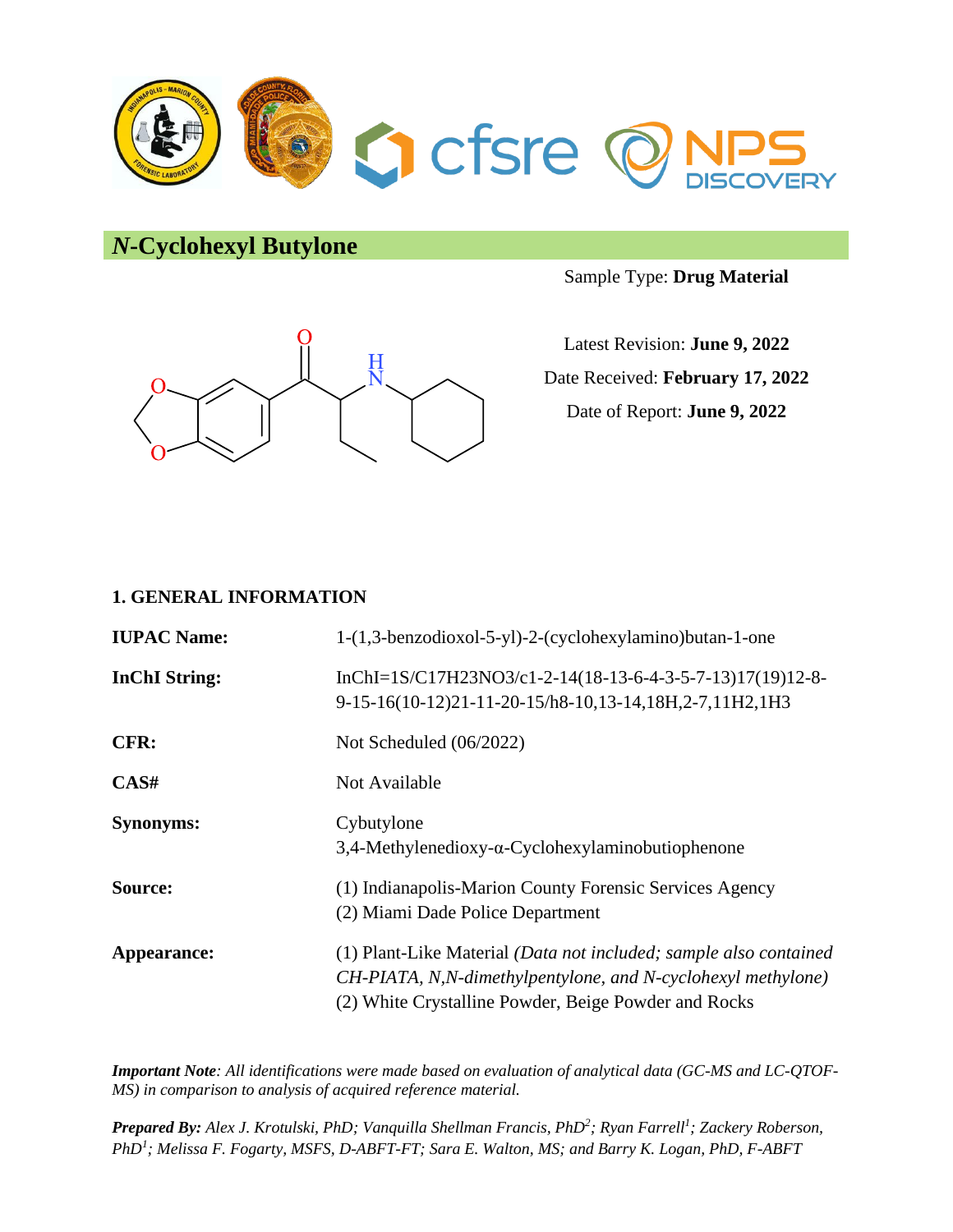### **2. CHEMICAL AND PHYSICAL DATA**

### **2.1 CHEMICAL DATA**

| Form | Chemical           | <b>Molecular</b> | <b>Molecular Ion</b> | <b>Exact Mass</b> |
|------|--------------------|------------------|----------------------|-------------------|
|      | Formula            | Weight           | $\mathbf{[M^+]}$     | $[M+H]^+$         |
| Base | $C_{17}H_{23}NO_3$ | 289.4            | 289                  | 290.1751          |

### **3. BRIEF DESCRIPTION**

*N*-Cyclohexyl butylone is classified as a novel stimulant and substituted cathinone. Substituted cathinones are modified based on the structure of cathinone, an alkaloid found in the Khat plant. Novel stimulants have been reported to cause psychoactive effects similar to amphetamines. Novel stimulants have also caused adverse events, including deaths, as described in the literature. Structurally similar drugs include *N*[-cyclohexyl methylone](https://www.npsdiscovery.org/wp-content/uploads/2022/05/N-Cyclohexyl-Methylone_050922_CFSRE-Chemistry_Report.pdf) (reported by NPS Discovery in May 2022) and butylone, among other *beta*-keto methylenedioxyamphetamine (or "-ylones"). Butylone is a Schedule I substance in the United States; *N*-cyclohexyl butylone and *N*-cyclohexyl methylone are not explicitly scheduled.

#### **4. ADDITIONAL RESOURCES**

[https://www.caymanchem.com/product/36884/n-cyclohexyl-butylone-\(hydrochloride\)](https://www.caymanchem.com/product/36884/n-cyclohexyl-butylone-(hydrochloride))

### **5. QUALITATIVE DATA**

### **5.1 GAS CHROMATOGRAPHY MASS SPECTROMETRY (GC-MS)**

| <b>Testing Performed At:</b> | The Center for Forensic Science Research and Education at the<br>Fredric Rieders Family Foundation (Willow Grove, PA) |
|------------------------------|-----------------------------------------------------------------------------------------------------------------------|
| <b>Sample Preparation:</b>   | Dilution in methanol (Miami Dade Police Department)                                                                   |
| <b>Instrument:</b>           | Agilent 5975 Series GC/MSD System                                                                                     |
| Column:                      | Agilent J&W DB-1 $(12 \text{ m x } 200 \text{ µm x } 0.33 \text{ µm})$                                                |
| <b>Carrier Gas:</b>          | Helium (Flow: $1.46$ mL/min)                                                                                          |
| <b>Temperatures:</b>         | Injection Port: $265^{\circ}$ C                                                                                       |
|                              | Transfer Line: $300^{\circ}$ C                                                                                        |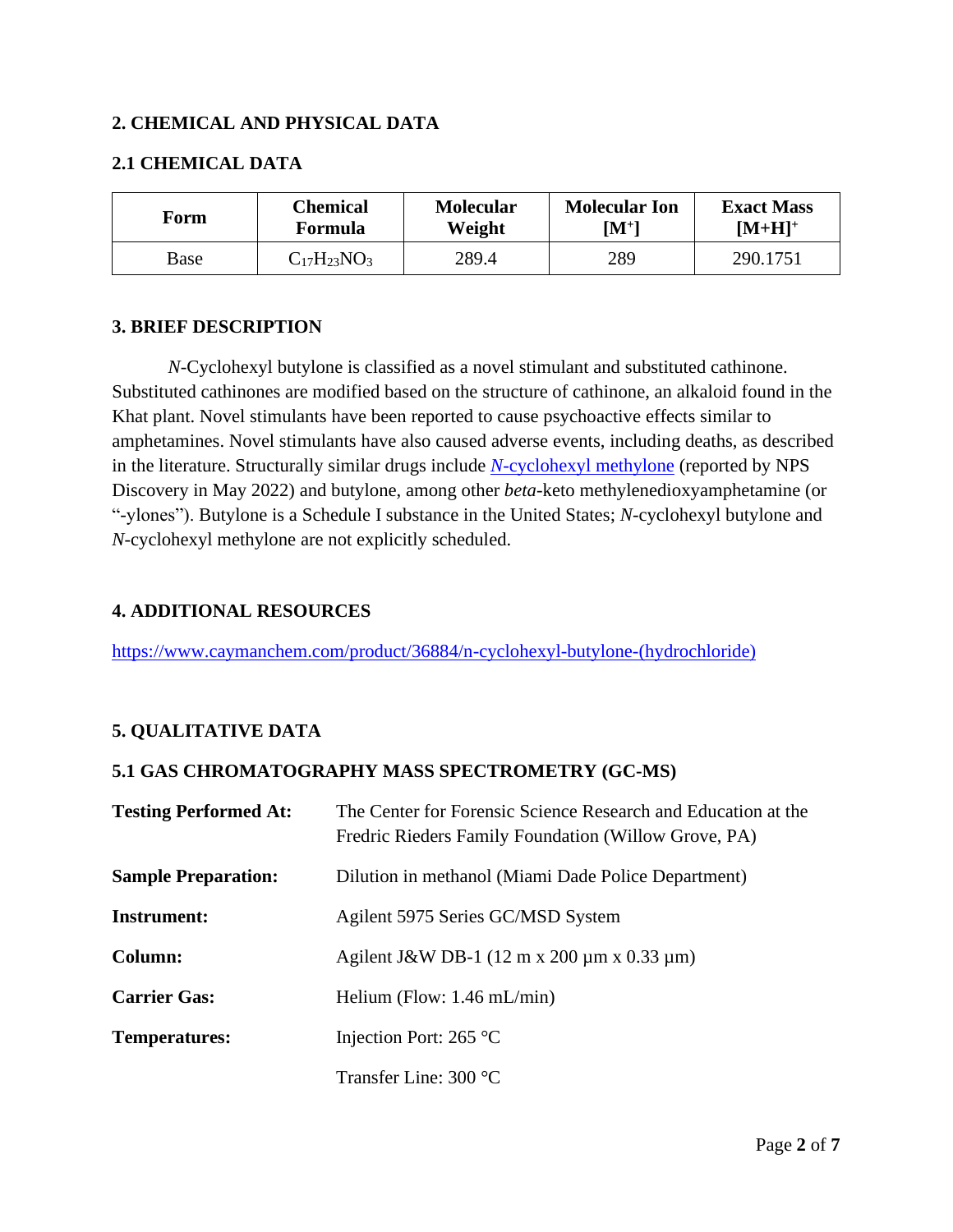|                              | MS Source: 230 °C                                                                                                                                                                                                                                                                                                                                                                                            |
|------------------------------|--------------------------------------------------------------------------------------------------------------------------------------------------------------------------------------------------------------------------------------------------------------------------------------------------------------------------------------------------------------------------------------------------------------|
|                              | MS Quad: 150 °C                                                                                                                                                                                                                                                                                                                                                                                              |
|                              | Oven Program: 50 °C for 0 min, 30 °C/min to 340 °C for 2.3 min                                                                                                                                                                                                                                                                                                                                               |
| <b>Injection Parameters:</b> | <b>Injection Type: Splitless</b>                                                                                                                                                                                                                                                                                                                                                                             |
|                              | Injection Volume: 1 µL                                                                                                                                                                                                                                                                                                                                                                                       |
| <b>MS</b> Parameters:        | Mass Scan Range: 40-550 m/z                                                                                                                                                                                                                                                                                                                                                                                  |
|                              | Threshold: 250                                                                                                                                                                                                                                                                                                                                                                                               |
| <b>Retention Time:</b>       | 6.39 min                                                                                                                                                                                                                                                                                                                                                                                                     |
| <b>Standard Comparison:</b>  | Reference material for N-Cyclohexyl Butylone (Batch: 0646340-2)<br>was purchased from Cayman Chemical (Ann Arbor, MI, USA).<br>Analysis of this standard resulted in positive identification of the<br>analyte in the exhibit as N-Cyclohexyl Butylone based on retention<br>time (6.43 min) and mass spectral data.<br>(https://www.caymanchem.com/product/36884/n-cyclohexyl-<br>butylone-(hydrochloride)) |



## **Chromatogram:** *N***-Cyclohexyl Butylone**

*Additional peaks in chromatogram: internal standards (3.06 and 5.70 mins)*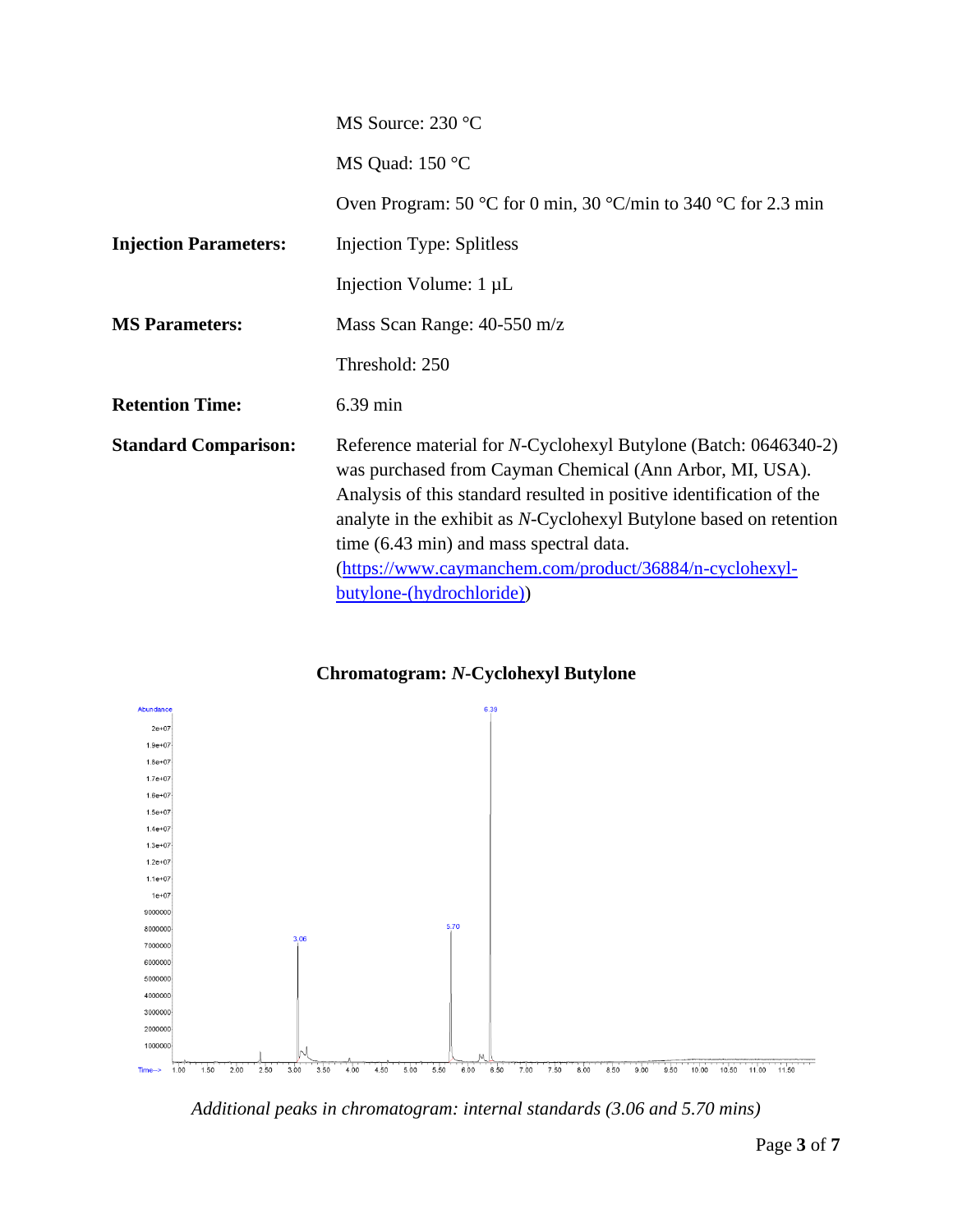# **EI (70 eV) Mass Spectrum:** *N***-Cyclohexyl Butylone**



# **5.2 LIQUID CHROMATOGRAPHY QUADRUPOLE TIME OF FLIGHT MASS SPECTROMETRY (LC-QTOF)**

| <b>Testing Performed At:</b> | The Center for Forensic Science Research and Education at the<br>Fredric Rieders Family Foundation (Willow Grove, PA)     |
|------------------------------|---------------------------------------------------------------------------------------------------------------------------|
| <b>Sample Preparation:</b>   | Dilution in methanol (Miami Dade Police Department) followed<br>by 1:100 dilution of GC-MS sample in mobile phase (CFSRE) |
| <b>Instrument:</b>           | Sciex TripleTOF <sup>®</sup> 5600+, Shimadzu Nexera XR UHPLC                                                              |
| Column:                      | Phenomenex <sup>®</sup> Kinetex C18 (50 mm x 3.0 mm, 2.6 $\mu$ m)                                                         |
| <b>Mobile Phase:</b>         | A: Ammonium formate (10 mM, pH 3.0)                                                                                       |
|                              | B: Methanol/acetonitrile (50:50)                                                                                          |
|                              | Flow rate: $0.4$ mL/min                                                                                                   |
| <b>Gradient:</b>             | Initial: 95A:5B; 5A:95B over 13 min; 95A:5B at 15.5 min                                                                   |
| <b>Temperatures:</b>         | Autosampler: $15^{\circ}$ C                                                                                               |
|                              | Column Oven: 30 °C                                                                                                        |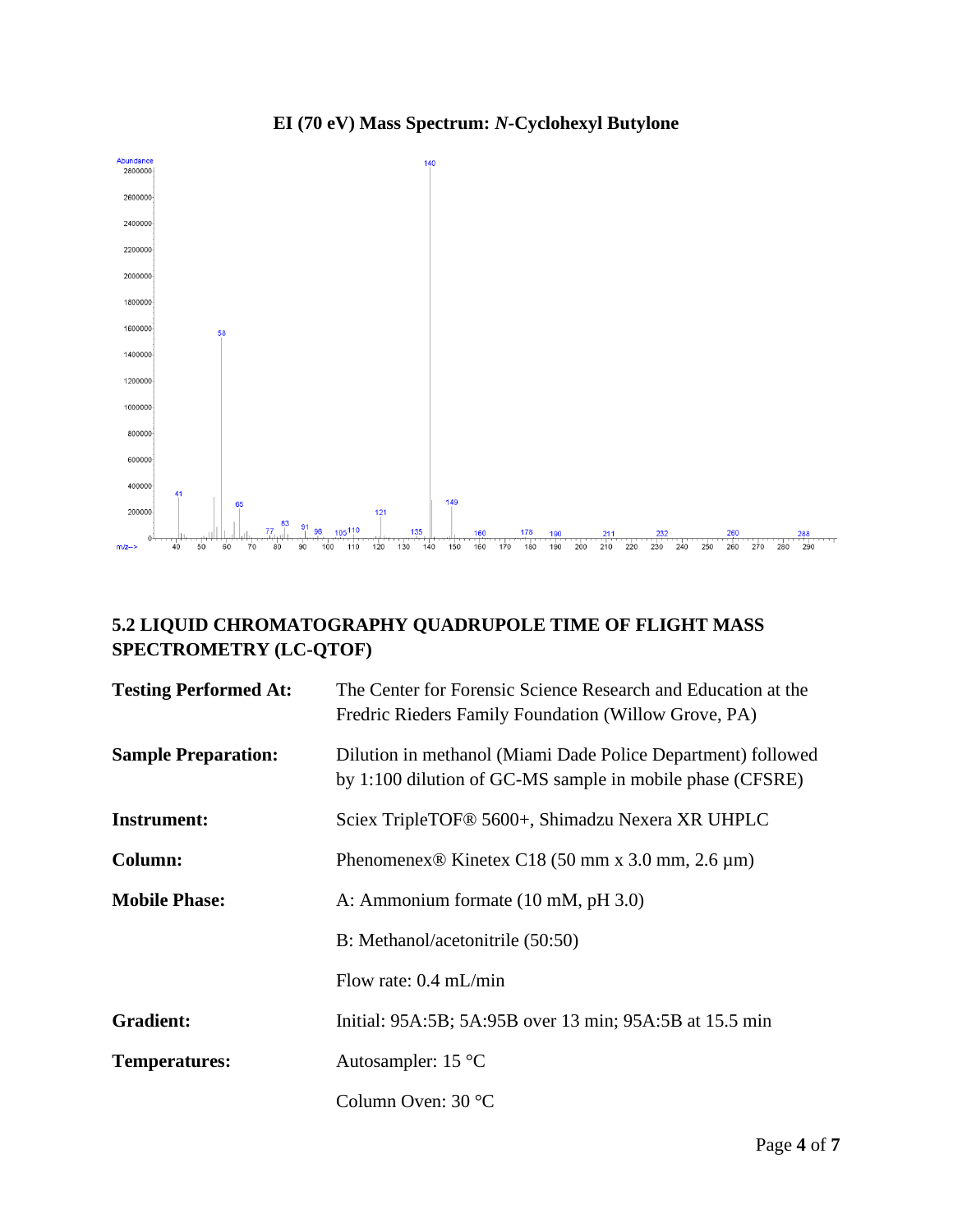|                              | Source Heater: 600 °C                                                                                                                                                                                                                                                                                                                                                                                                |
|------------------------------|----------------------------------------------------------------------------------------------------------------------------------------------------------------------------------------------------------------------------------------------------------------------------------------------------------------------------------------------------------------------------------------------------------------------|
| <b>Injection Parameters:</b> | Injection Volume: $10 \mu L$                                                                                                                                                                                                                                                                                                                                                                                         |
| <b>QTOF Parameters:</b>      | TOF MS Scan Range: 100-510 Da                                                                                                                                                                                                                                                                                                                                                                                        |
|                              | Precursor Isolation: SWATH <sup>®</sup> acquisition (27 windows)                                                                                                                                                                                                                                                                                                                                                     |
|                              | Fragmentation: Collison Energy Spread $(35\pm15 \text{ eV})$                                                                                                                                                                                                                                                                                                                                                         |
|                              | MS/MS Scan Range: 50-510 Da                                                                                                                                                                                                                                                                                                                                                                                          |
| <b>Retention Time:</b>       | $6.23 \text{ min}$                                                                                                                                                                                                                                                                                                                                                                                                   |
| <b>Standard Comparison:</b>  | Reference material for <i>N</i> -Cyclohexyl Butylone (Batch: 0646340-2)<br>was purchased from Cayman Chemical (Ann Arbor, MI, USA).<br>Analysis of this standard resulted in positive identification of the<br>analyte in the exhibit as N-Cyclohexyl Butylone based on retention<br>time (6.20 min) and mass spectral data.<br>(https://www.caymanchem.com/product/36884/n-cyclohexyl-<br>butylone-(hydrochloride)) |

# **Extracted Ion Chromatogram:** *N***-Cyclohexyl Butylone**

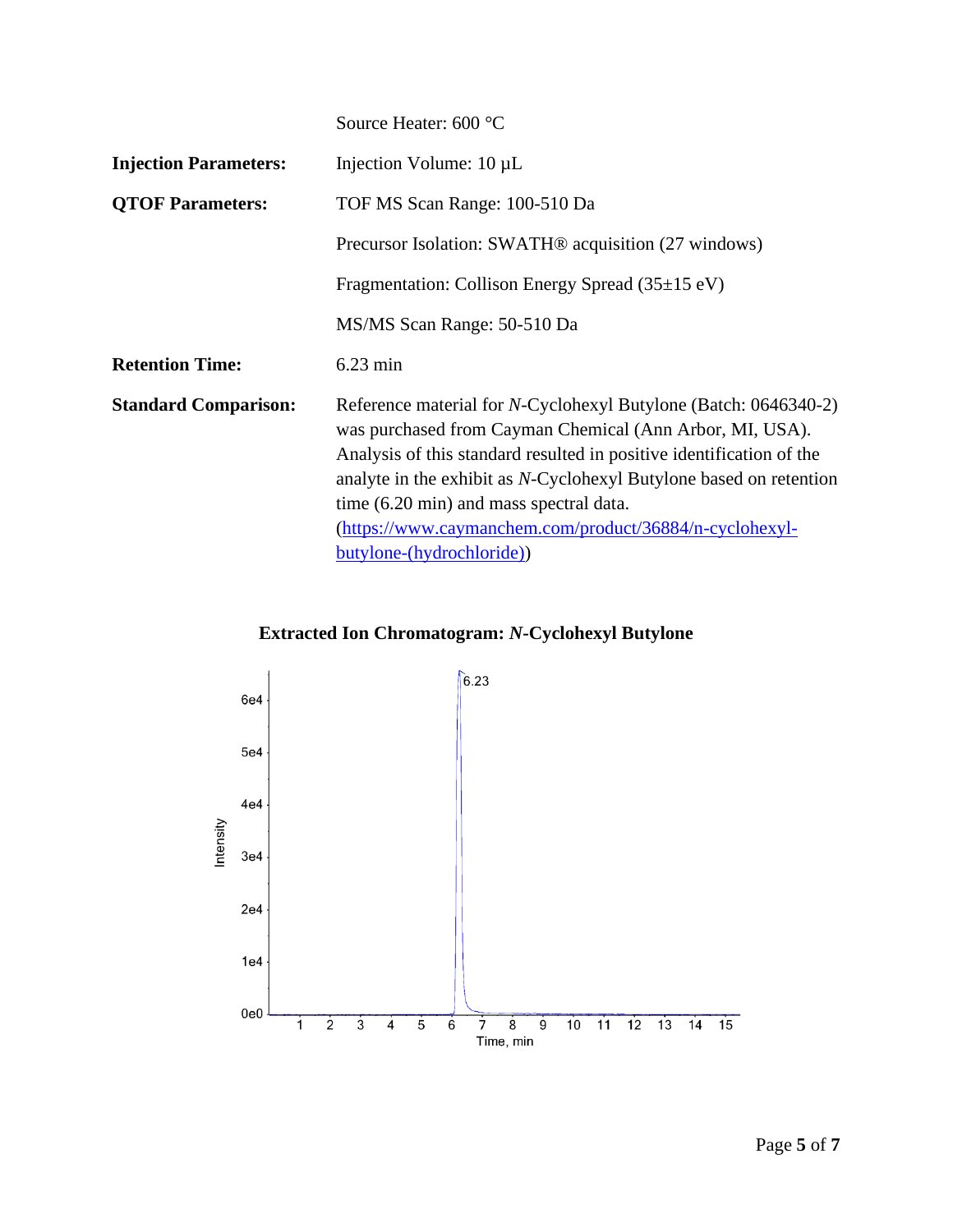## **TOF MS Spectra:** *N***-Cyclohexyl Butylone**



**TOF MS/MS Spectra:** *N***-Cyclohexyl Butylone**